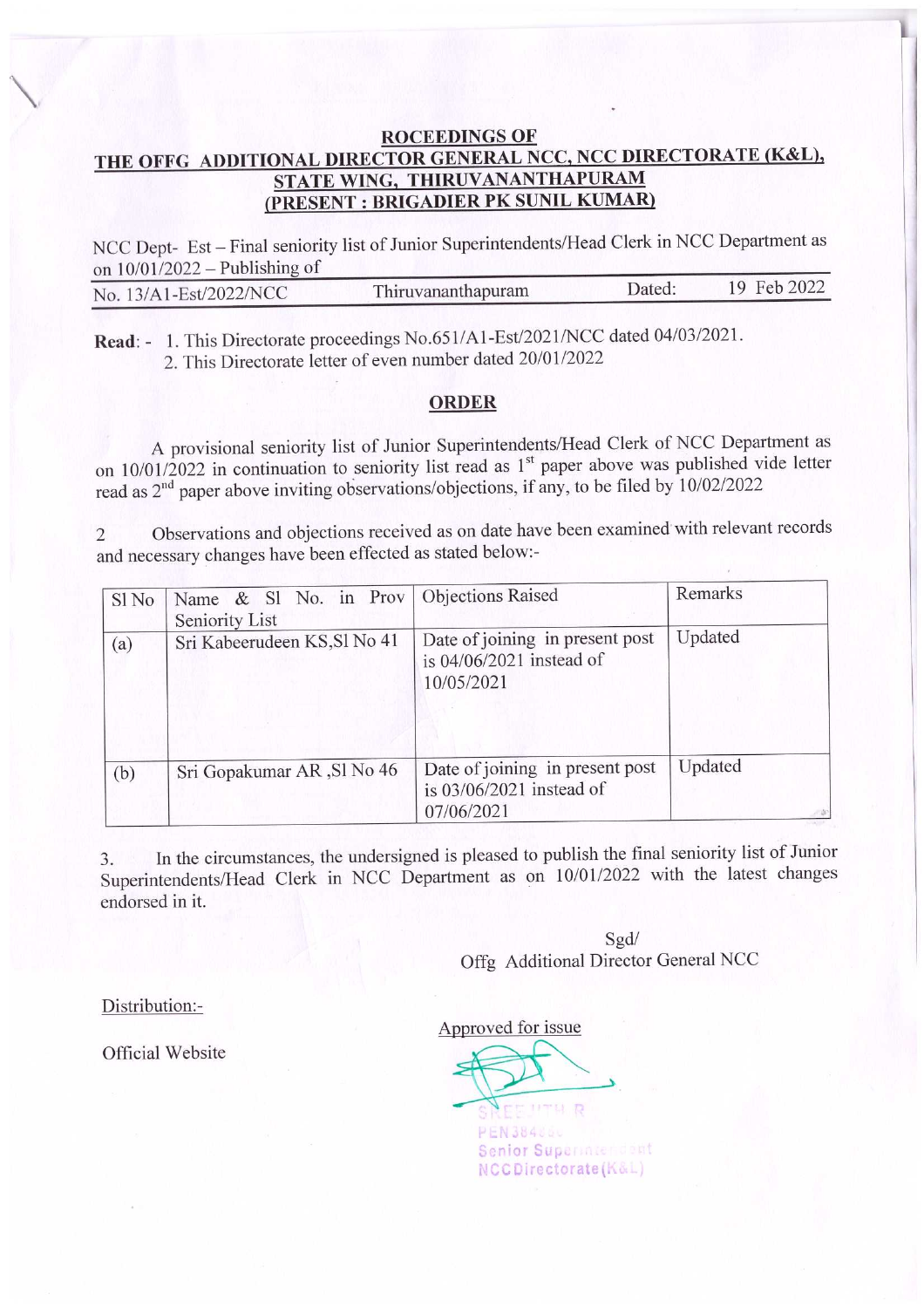|    |                          |             |                      |                              |              |                | <b>Date</b> |                     |                          |                                          |
|----|--------------------------|-------------|----------------------|------------------------------|--------------|----------------|-------------|---------------------|--------------------------|------------------------------------------|
|    |                          |             |                      |                              |              |                | Joined in   |                     |                          |                                          |
|    |                          |             |                      |                              |              |                | the         |                     | Date of                  |                                          |
|    |                          |             | <b>Educational</b>   | <b>Departmental</b>          | Date of      | Date of        | present     |                     | <b>Retireme</b>          |                                          |
|    | <b>SI NName</b>          | <b>PEN</b>  | <b>Qualification</b> | <b>Qualification</b>         | <b>Birth</b> | <b>Joining</b> | post        | <b>Present Unit</b> | nt                       | <b>REMARKS</b>                           |
|    | SRI SATHEESH SAM JOSE    | 385265      | Graduation           | MOP AT (L&H)                 | 20.04.75     | 27.03.01       | 29.06.17    | <b>GP HQ KOLLAM</b> | 30.04.31                 | Reduced to the rank<br>of JS(HG)from     |
|    |                          |             |                      |                              |              |                |             |                     |                          | Manager for 3 years                      |
|    |                          |             |                      |                              |              |                |             |                     |                          | wef 01/01/2022 vide                      |
|    |                          |             |                      |                              |              |                |             |                     |                          | this Dte proceedings                     |
|    |                          |             |                      |                              |              |                |             |                     |                          | No.6202/A1/Est/20/<br>NCC dated 03/01/22 |
|    |                          |             |                      |                              |              |                |             |                     |                          |                                          |
|    |                          |             |                      |                              |              |                |             |                     |                          |                                          |
|    |                          |             |                      |                              |              |                |             |                     |                          |                                          |
| 2  | Sri. BIJUMON VP          | 384926 BA   |                      | MOP AT(H)                    | 28.08.72     | 01.09.00       | 05.06.15    | $3(K)$ Bn           | 31.08.28 HG              |                                          |
| 3  | Smt. BEENAMOL GEORGE     | 385245      | <b>SSLC</b>          | MOP AT(L)                    | 25.05.73     | 31.08.00       | 08.06.15    | $16(K)$ Bn          | 31.05.29 HG              |                                          |
| 4  | Smt.SEENA ES             | 385037      | Bcom                 | MOP AT (L&H)                 | 15.05.81     | 24.01.02       | 20.07.15    | $4(K)$ Bn           | 31.05.37 HG              |                                          |
| 5  | <b>Sri VIMAL KUMAR</b>   | 384925      | Plus <sub>2</sub>    | MOP AT(H)                    | 19.05.82     | 16.08.02       | 26.10.15    | <b>GP HQ TVM</b>    | 31.05.38 $H\overline{G}$ |                                          |
| 6  | Smt CHITRA PL            | 384863      | <b>BA</b>            | MOP AT(H)                    | 01.05.81     | 04.09.02       | 25.11.15    | NCC DTE             | 30.04.37 HG              |                                          |
|    | Sri HARIKUMAR G          | 385298      | <b>SSLC</b>          | MOP AT(H)                    | 24.05.69     | 03.02.03       | 04.04.16    | 8(K)BN NCC          | 31.05.25 HG              |                                          |
| 8  | Sri.BABUP                | 385588      | <b>BABEd</b>         | MOP AT (H)                   | 13.04.75     | 10.02.03       | 23.05.16    | 7(K)NU              | 30.04.31                 | HG                                       |
| 9  | <b>Smt.ROSHNI THOMAS</b> | 765716 HSC  |                      | MOP AT (H)                   | 21.09.82     | 10.02.03       | 04.04.17    | <b>GP HQ KOLLAM</b> |                          | 30.09.38 HG,LWA                          |
| 10 | Sri.SMITHESH SR          | 385023      | <b>BA</b>            | MOP AT(L&H)                  | 30.05.83     | 25.01.03       | 20.06.16    | NCC DTE             | 31.05.39 HG              |                                          |
| 11 | Sri.SHABITHLAL KP        | 385543      | Dip. in EE           | MOP AT(L&H)                  | 31.05.76     | 13.02.03       | 22.06.16    | Gp KKD              | 31.05.32 $H\overline{G}$ |                                          |
| 12 | Smt.JAYALAKSHMI L        | 385262      | B.Com                | MOP AT(L)                    | 27.05.80     | 23.01.02       | 25.06.16    | 5(K)NAVAL           | 31.05.36 HG              |                                          |
| 13 | Sri.JAYAPRAKASH VM       | 385587      | <b>SSLC</b>          | MOP AT (L)                   | 28.11.78     | 04.02.02       | 27.06.16    | 32 (K) Bn           | 30.11.34 HG              |                                          |
| 14 | Sri.MURALEEDHARAN S      | 385606      | <b>SSLC</b>          | MOP AT (L)                   | 28.05.72     | 24.01.02       | 22.06.16    | $11$ (K) Bn         | 31.05.28 HG              |                                          |
| 15 | Sri.MOHANDAS T           | 385430      | <b>SSLC</b>          | MOP AT (L)                   | 03.05.66     | 19.02.03       | 24.06.16    | 31(K)BN             | 31.05.22 HG              |                                          |
| 16 | Sri.LINDSAY RAPHEL C     | 385478      | <b>SSLC</b>          | MOP AT (L&H)                 | 17.09.83     | 19.03.03       | 24.06.16    | 29(K)BN             | 30.09.39 HG              |                                          |
| 17 | Smt.ANJANA J             | 384908      | <b>MA</b>            | MOP AT (L&H)                 | 28.05.80     | 17.03.03       | 20.06.16    | $1(K)$ Bn           | 31.05.36 HG              |                                          |
| 18 | Sri.VINU PT              | 385337      | <b>SSLC</b>          | MOP, AT (L)                  | 15.05.71     | 18.02.03       | 17.04.17    | 18 (K) Bn           | 31.05.27 HG              |                                          |
| 19 | Sri.SHARIN PT            | 385581      | <b>SSLC</b>          | MOP, AT (L)                  | 20.05.83     | 26.05.03       | 30.05.17    | 1(K)ARTY BTY        | 31.05.39 HG              |                                          |
| 20 | SmtPRATHIBHA PV          | 385169 B Sc |                      | MOP AT(L&H)                  | 20.04.81     | 22.09.03       | 24.08.17    | $5(K)$ Girls        | 30.04.37                 |                                          |
| 21 | Sri.MANU M               | 385078      | PDC, NCVT            | MOP AT (L&H)                 | 30.05.80     | 16.01.04       | 06.01.18    | $3(K)$ NU           | 31.05.36                 |                                          |
| 22 | Sri.ANILKUMAR PV         | 385212 SSLC |                      | MOP AT (L&H)                 | 20.05.68     | 16.06.03       | 16.01.18    | $33(K)$ BN          | 31.05.24 LWA             |                                          |
| 23 | Sri.MOHAMMED RAFEEQUI    | 385304 SSLC |                      | MOP, $AT(L)$                 | 17.05.82     | 03.02.03       | 02.04.18    | $23(K)$ Bn          | 31.05.38                 |                                          |
| 24 | Sri.RAJENDRA KUMAR UK    | 385439      | <b>Elect Engg</b>    | SSLC, Diploma in MOP, AT (H) | 02.05.66     | 14.03.05       | 18.06.18    | 28(K)BN             | 31.05.22                 |                                          |
|    | 25 Sri.SHANTHI KUMAR B   | 607175      |                      | SSLC, AISSC MOP, AT (L&H)    | 13.01.68     | 27.10.05       | 02.08.18    | 10(K)BN             | 31.01.24                 |                                          |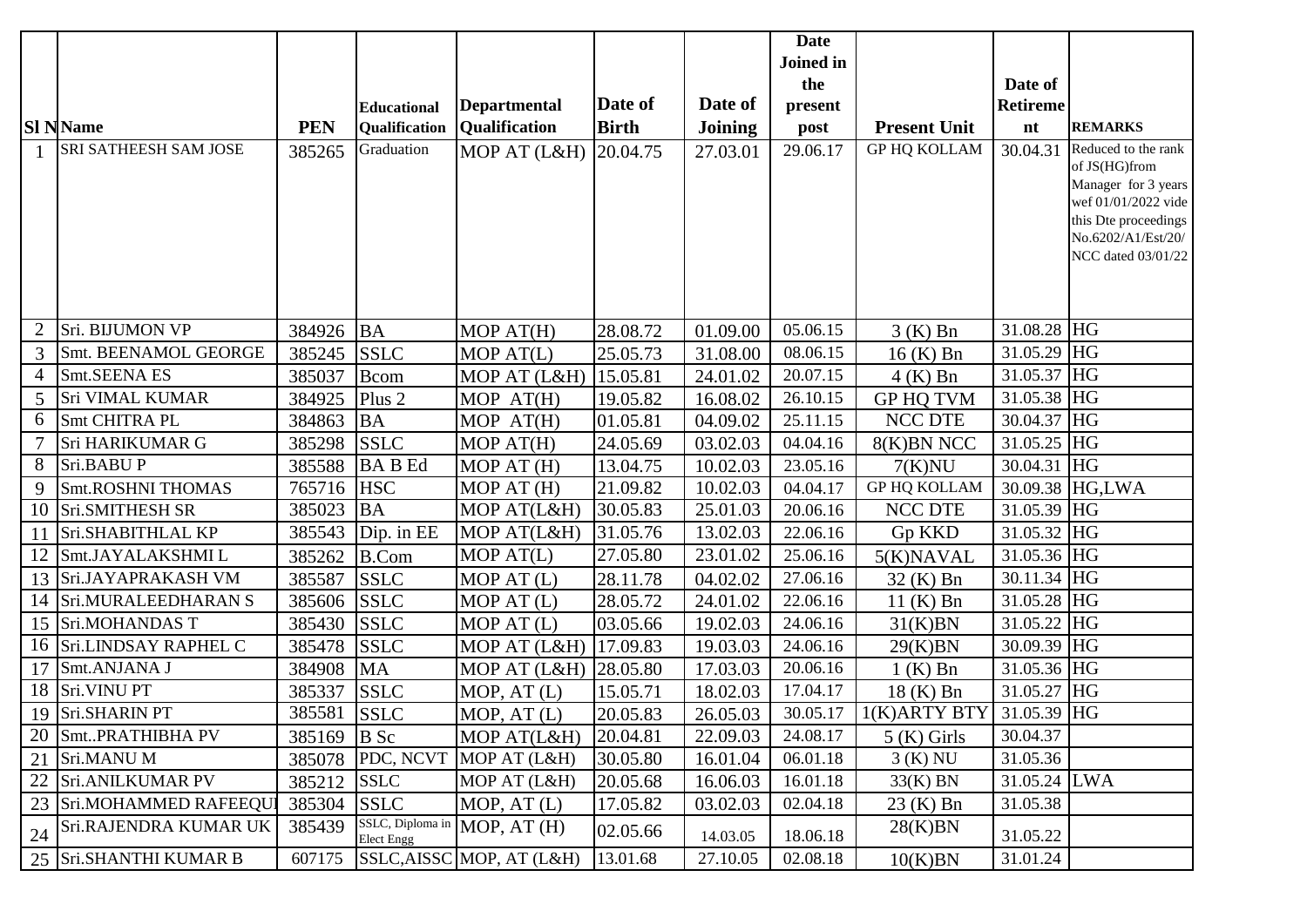|                 | 26 Sri.RAGESH TC          | 385545 | <b>SSLC</b>  | <b>MOP, 45 Yrs</b> | 12.02.68 | 08.08.06 | 29.08.18 | $30(K)$ BN          | 29.02.24 |                                    |
|-----------------|---------------------------|--------|--------------|--------------------|----------|----------|----------|---------------------|----------|------------------------------------|
| 27              | SmtGEETHA KUMARI S        | 384914 | <b>SSLC</b>  | MOP, AT (L&H)      | 25.05.66 | 18.10.06 | 01.11.18 | 1(K) Air            | 31.05.22 |                                    |
| 28              | Sri.ANEESH AJAYAN J       | 384950 | BA           | MOP, AT (L&H)      | 16.03.87 | 21.03.07 | 01.11.18 | <b>NCC DTE</b>      | 31.03.43 |                                    |
| 29              | Smt.DIVYA SURESH          | 384951 | <b>MA</b>    | MOP, AT(L&H)       | 30.01.88 | 03.04.08 | 19.06.19 | <b>NCC DTE</b>      | 31.01.44 |                                    |
| 30              | Sri.LATHEESH OP           | 385583 | <b>SSLC</b>  | MOP, ATL           | 23.03.82 | 18.10.08 | 24.06.19 | 1(K)R&V SQN         | 31.03.38 | Redeployed to 5(K)BN<br><b>NCC</b> |
| 31              | Sri.NANDAKUMARAN CG       | 385276 | <b>PDC</b>   | MOP, ATL           | 30.05.66 | 30.04.09 | 20.06.19 | 24(K)BN             | 31.05.22 |                                    |
| 32              | Sri.SHAJI PK              | 395948 | <b>SSLC</b>  | MOP, 45 Yrs        | 09.03.68 | 20.06.09 | 22.06.19 | <b>GPHQ KTM</b>     | 31.03.24 |                                    |
|                 | 33 Sri.BAIJU V            | 385020 | <b>SSLC</b>  | MOP, AT(L&H)       | 09.12.74 | 18.06.07 | 19.06.19 | 7(K)BN              | 31.12.30 |                                    |
| 34              | <b>Sri.MURALI R NAIR</b>  | 384890 | <b>SSLC</b>  | MOP, 45 Yrs        | 20.05.68 | 11.09.01 | 24.08.19 | 2(K)BN              | 31.05.24 |                                    |
|                 | 35 Sri.SIVAKUMAR TR       | 385209 | <b>SSLC</b>  | MOP, 45 Yrs        | 24.05.68 | 28.08.06 | 08.08.19 | 15(K)BN             | 31.05.24 |                                    |
| 36 <sup>1</sup> | Sri.NAZAR A               | 396199 | <b>SSLC</b>  | <b>MOP, 45 Yrs</b> | 20.05.66 | 24.06.09 | 13.01.20 | 1(K)GIRLS I COY     | 31.05.22 |                                    |
| 37              | Sri.CHACKO ANTONY         | 396041 | <b>SSLC</b>  | MOP, 45 Yrs        | 08.05.66 | 24.06.09 | 12.03.20 | <b>GP HQ EKM</b>    | 31.05.22 |                                    |
|                 | 38 Sri.JAYAPRAKASH G      | 396095 | MA           | MOP, AT(L&H)       | 24.05.67 | 24.07.09 | 23.07.20 | $3(K)$ GIRLS        | 31.05.23 |                                    |
| 39              | <b>Sri.SUNIL KUMAR SS</b> | 409417 | BA           | MOP, 45 Yrs        | 28.05.66 | 13.07.09 | 23.07.20 | $1(K)$ NU NCC       | 31.05.22 |                                    |
| 40              | Sri.ANILKUMAR P           | 396212 | <b>SSLC</b>  | MOP, AT(L)         | 18.05.68 | 14.07.09 | 23.07.20 | <b>GP HQ KOLLAM</b> | 31.05.24 |                                    |
| 41              | Sri.SHAJI K               | 396213 | <b>PDC</b>   | MOP, 45 Yrs        | 20.05.66 | 13.07.09 | 29.07.20 | <b>GP HQ KOLLAM</b> | 31.05.22 |                                    |
| 42              | Sri.KABEERUDEEN KS        | 407209 | <b>SSLC</b>  | <b>MOP, 45 Yrs</b> | 01.05.69 | 23.06.09 | 04.06.21 | 3(K)AIR             | 30.04.25 |                                    |
|                 | 43 Sri.MUHAMMED MUSTHAF   | 402134 | <b>SSLC</b>  | MOP, 45 Yrs        | 22.05.67 | 19.06.09 | 01.06.21 | 9(K)BN NCC          | 31.05.23 |                                    |
|                 | 44 Sri.BHUPESH AG         | 395792 | <b>SSLC</b>  | MOP, 45 Yrs        | 30.05.67 | 13.07.09 | 09.06.21 | $33(K)$ BN          | 31.05.23 |                                    |
|                 | 45   Sri.BLITZ KUMAR B    | 396022 | <b>SSLC</b>  | MOP, AT(L)         | 04.03.68 | 22.06.09 | 07.05.21 | 17(K)BN             | 31.03.24 |                                    |
|                 | 46 Sri.SUDHAKARAN K       | 418812 | <b>SSLC</b>  | MOP, ATL           | 14.03.67 | 25.06.09 | 07.06.21 | 1(K)GIRLS BN        | 31.03.23 |                                    |
| 47              | Sri.GOPAKUMAR AR          | 418271 | <b>SSLC</b>  | MOP, AT(L&H)       | 20.05.71 | 22.06.09 | 03.06.21 | 27(K)BN             | 31.05.27 |                                    |
|                 | 48 Sri.SIVAKUMAR PV       | 396096 | <b>PDC</b>   | MOP, ATL           | 10.01.68 | 13.08.09 | 07.06.21 | $7(K)$ GIRLS        | 31.01.24 |                                    |
| 49              | Sri.SHAJI AK              | 385383 | <b>SSLC</b>  | MOP, 45 Yrs        | 25.10.69 | 02.02.05 | 03.08.21 | 22(K)BN             | 31.10.25 |                                    |
|                 | 50 Sri.NARAYANA PILLAI KM | 395777 | <b>PDC</b>   | MOP, AT(L)         | 26.12.67 | 25.06.09 | 14.06.21 | 14(K)BN             | 31.12.23 |                                    |
| 51              | Sri.BIJU VARGHESE AT      | 418120 | <b>SSLC</b>  | MOP, 45 Yrs        | 26.08.66 | 31.07.09 | 02.08.21 | 21(K)BN             | 31.08.22 |                                    |
|                 | 52 Sri.RAJAN VK           | 421987 | <b>SSLC</b>  | MOP, AT(H)         | 26.12.68 | 30.09.09 | 26.07.21 | $9(K)$ GIRLS        | 31.12.24 |                                    |
|                 | 53 Sri.SURESH V           | 402157 | <b>SSLC</b>  | MOP, AT(L)         | 01.02.72 | 05.10.09 | 12.08.21 | 9(K)NU              | 31.01.28 |                                    |
|                 | 54 Sri.ANILKUMAR B        | 417114 | <b>B.COM</b> | MOP, 45 Yrs        | 31.05.66 | 02.11.09 | 26.07.21 | GP HQ, TVM          | 31.05.22 |                                    |